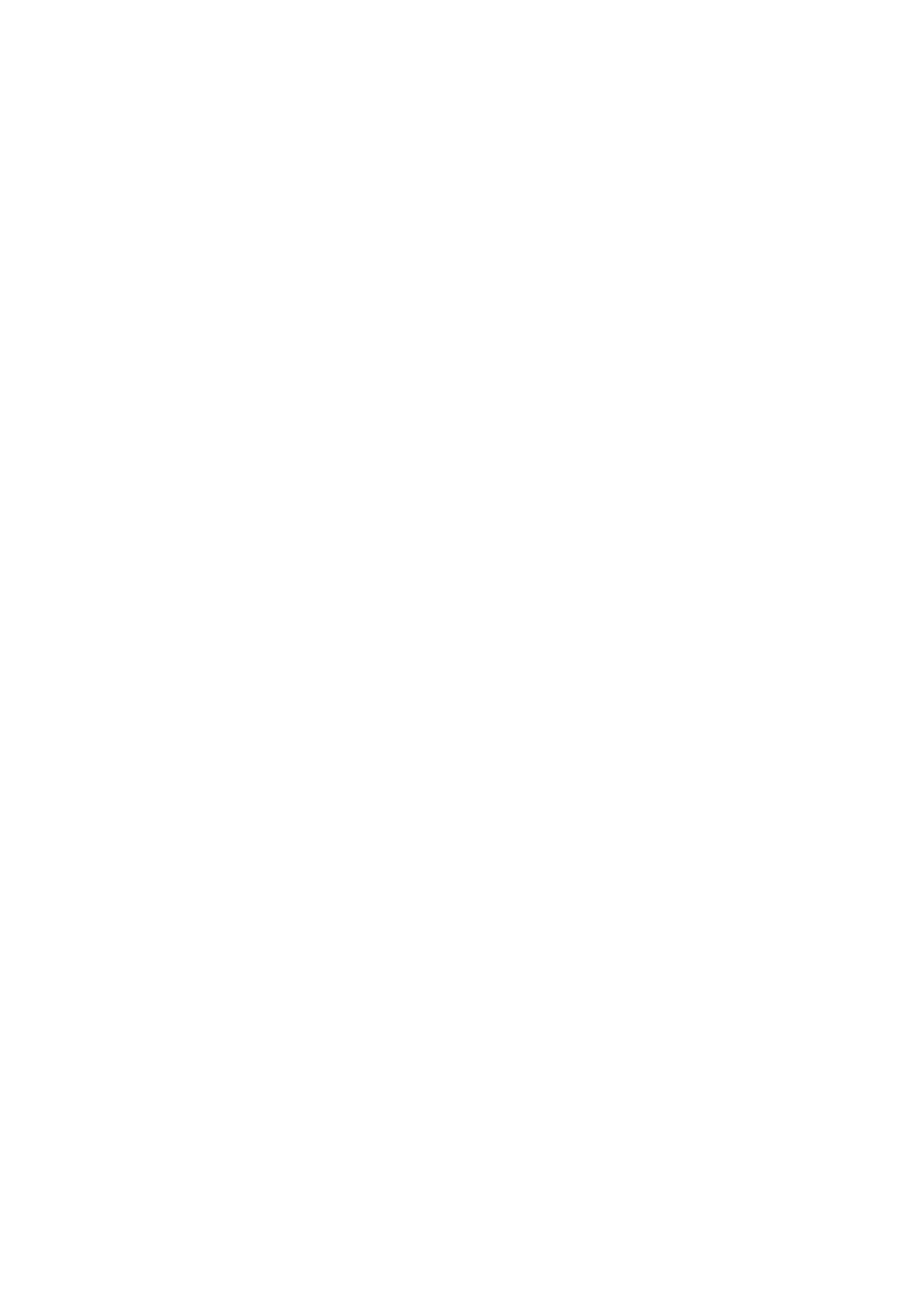However, the burden is to provide adequate and timely evidence of the safety of these new vaccines in wider use, through appropriate surveillance systems, to identify and manage any risks, provide responses to decision-makers as well as the general public, to maintain trust in vaccines and immunization. Within this context the WHO Regional Office for Africa (WHO-AFRO) developed a strategy to strengthen vaccine safety and pharmacovigilance in its Member States.

# **Methodology**

Data was collected from countries by WHO on the new vaccines which were introduced over the past five years and tabulated. We also reviewed the data contained in the WHO/UNICEF Joint Reporting Form, which is obtained annually from countries and includes the number of cases of AEFIs reported by countries. In 2014, 24 African countries developed national guidelines for monitoring AEFIs in line with the updates and recommendations of WHO with the recommended core variables for AEFI reporting and standardized investigation and causality assessment processes. All the data was analyzed and formed the basis of the results which are presented in this manuscript.

Firstly, review of the number of countries reported to have introduced new vaccines, together with the number of cases of AEFIs. Secondly, the status of implementation of national plans for pharmacovigilance revealed the specific areas requiring attention in order to address the low reporting. These results are presented in tables and discussed. Thirdly associations between low reporting of AEFIs and status of implementation of national plans was carried out. Finally, the opportunities for addressing the weak pharmacovigilance was discussed, with clearly defined support systems available to countries duly highlighted.

# **Results**

# **Availability of additional vaccines in the past five years**

The African Region which has seen an unprecedented surge in introductions of additional vaccines into immunization programmes, averaging 2 to 3 per country over the last 5 years (Table 1). However, the corresponding increase in reported AEFIs has only been modest (2010 – 896 cases, 2011 -513 cases, 2012 - 2244 cases, 2013 – 3712 cases and 2014 -14,627 cases). In 2014, Burkina Faso alone contributed 9,539 (65%) of the total number of AEFIs in the region (Table 2). The evidence from the World Health Organization (WHO) and United Nations Children's Fund (UNICEF) Joint Reporting Form, therefore, points to very low reporting rate for AEFIs in the region, despite the increase in the number of vaccines in use. Table 1 shows countries and the vaccines they have introduced into their National Immunization Programmes (NIPs) within from 2010 to 2015. In the period, 2010 and 2015, 39 (83%) out of 47 countries of the WHO African Region introduced at least one additional vaccine into their routine immunization programme. Six of the countries introduced at least three or more vaccines. In

|                                          | <b>Additional Vaccines Introduced past 5</b> |                              |                         |  |
|------------------------------------------|----------------------------------------------|------------------------------|-------------------------|--|
| Country                                  | years<br>1<br>2                              |                              | ≥3                      |  |
| Angola                                   |                                              | Rota, Pneumo                 |                         |  |
| Benin                                    | Pneumo                                       |                              |                         |  |
|                                          |                                              |                              | Rota, Pneumo,           |  |
| <b>Botswana</b>                          |                                              |                              | <b>HPV</b>              |  |
| <b>Burkina Faso</b>                      |                                              |                              | Rota, Pneumo,<br>MenA   |  |
| Burundi                                  |                                              | Rota, Pneumo                 |                         |  |
| Cameroun                                 |                                              | Rota, Pneumo                 |                         |  |
| Central African Republic                 | Pneumo                                       |                              |                         |  |
| Congo                                    |                                              | Rota, Pneumo                 |                         |  |
| Côte d'Ivoire                            | Pneumo                                       |                              |                         |  |
| Democratic Republic of<br>Congo          | Pneumo                                       |                              |                         |  |
| Eritrea                                  |                                              | Rota, Pneumo                 |                         |  |
| Ethiopia                                 |                                              | Rota, Pneumo                 |                         |  |
| Gambia                                   | Rota                                         |                              |                         |  |
| Ghana                                    |                                              |                              | PCV, Rota, HPV,<br>MenA |  |
| Guinea-Bissau                            |                                              | Rota, Pneumo                 |                         |  |
| Kenya                                    |                                              | Rota, Pneumo                 |                         |  |
| Lesotho                                  |                                              | Pneumo, HPV                  |                         |  |
| Liberia                                  | Pneumo                                       |                              |                         |  |
| Madagascar                               |                                              | Rota, Pneumo                 |                         |  |
| Malawi                                   |                                              | Rota, Pneumo                 |                         |  |
| Mali                                     |                                              |                              | Rota, Pneumo,<br>MenA   |  |
| Mauritania                               |                                              | Rota, Pneumo                 |                         |  |
| Mauritius                                | Rota                                         |                              |                         |  |
| Mozambique                               |                                              | Rota, Pneumo                 |                         |  |
| Namibia                                  |                                              | Rota, Pneumo                 |                         |  |
| Niger                                    |                                              |                              | Rota, Pneumo,<br>MenA   |  |
| Nigeria                                  |                                              | Pneumo,<br>MenA              |                         |  |
| Rwanda                                   |                                              | Rota, HPV                    |                         |  |
| Sao Tome & Principe                      | Pneumo                                       |                              |                         |  |
| Senegal                                  |                                              |                              | Rota, Pneumo,<br>MenA   |  |
| Seychelles                               | HPV                                          |                              |                         |  |
| Sierra Leone                             |                                              | Rota, Pneumo                 |                         |  |
| South Africa                             | <b>HPV</b>                                   |                              |                         |  |
| Swaziland                                |                                              | Rota, Pneumo                 |                         |  |
| Togo                                     |                                              | Rota, Pneumo                 |                         |  |
|                                          |                                              |                              |                         |  |
| United Republic of                       |                                              | Rota, Pneumo                 |                         |  |
|                                          |                                              |                              |                         |  |
|                                          |                                              |                              |                         |  |
| Uganda<br>Tanzania<br>Zambia<br>Zimbabwe | Pneumo                                       | Rota, Pneumo<br>Rota, Pneumo |                         |  |

**Table 1:** Vaccines introduced in past five years (2010-2015) in the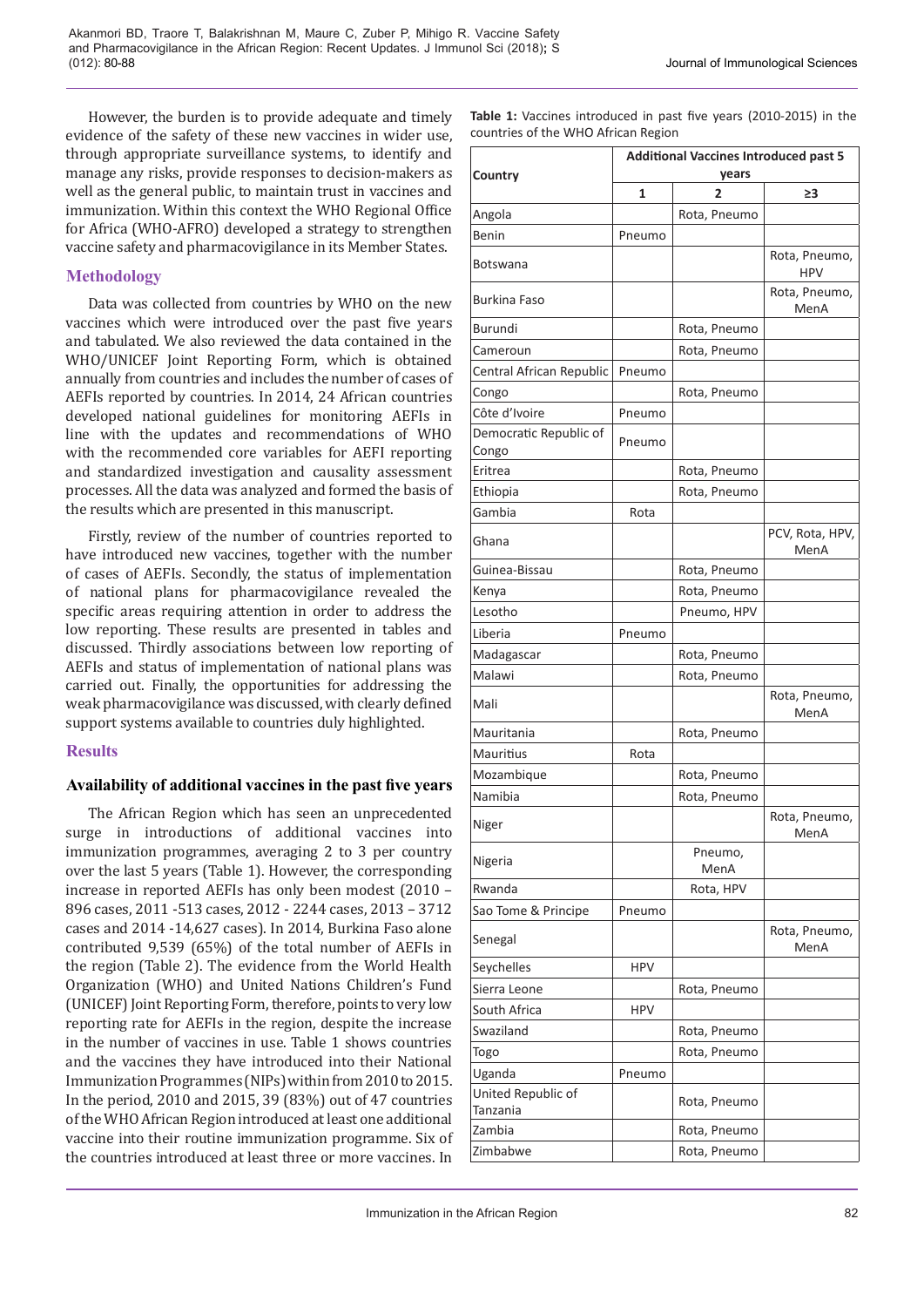summary, 28 (60%) countries have introduced two or more new vaccines into their immunization programmes. Despite, this increase in vaccine introduction, there has not been a corresponding rise in AEFIs and reporting is not consistent (Table 2) and therefore vaccine pharmacovigilance continues to present a challenge.

Detailed analysis reveals that in the period 2010 to 2014, just 28 countries reported AEFIs as part of the WHO /UNICEF Joint Reporting Form. The reporting is not consistent, with between 16 and 19 countries failing to report any AEFIs from 2010 to 2014, out of an expected total of 46 countries (2010 to 2013) and 47 in 2014. Also, the countries which reported AEFIs in the period did not meet the expected reporting rates annually as per table above. For example, Nigeria reported just 3864 compared to 11755 cases reported by Burkina Faso with an estimated population which is just a fraction of that of Nigeria (Table 2). This silence in reporting or low reporting may perhaps reflect the absence of robust AEFI monitoring systems, lack of guidelines and AEFI review committees, unavailability of trained personnel and weak collaboration among stakeholders, despite the inclusion of AEFIs in the national Integrated Disease Surveillance and Response (IDSR) systems.

# **Opportunities for strengthening vaccine safety and pharmacovigilance**

**The WHO Global Vaccine Action Plan (GVAP):** The GVAP is a global framework for immunization, endorsed by all countries. It has six clearly stated strategic objectives which also served as the guiding principles for the development of the plan. These guiding principles underpin the vision of a decade of vaccines (2011-2020), with an ideal of a world in which all individuals and communities enjoy lives free from vaccine-preventable diseases. The 4th of the six strategic objectives of the GVAP states that strong immunization systems are built as an integral part of a wellfunctioning health system. To attain this objective, the GVAP calls for ensuring that everyone everywhere receives the safest vaccines possible and that safety concerns are not a cause of hesitancy in using vaccines. Implementation of the GVAP therefore presents an opportunity for countries to develop plans for immunization comprehensively, including monitoring and reporting of all AEFIs and to contribute to strengthening pharmacovigilance.

**The Global Vaccine Safety Blueprint (GVSB) and Global Vaccine Safety Initiative (GVSI): Reliable framework and enduring initiative:** To support the LMICs to establish and strengthen vaccine safety monitoring systems, WHO launched the Global Vaccine Safety Blueprint (GVSB). The GVSB is the basis for countries to plan and implement vaccine safety activities. These safety activities include monitoring, reporting, investigating and disseminating information about vaccine adverse events<sup>16</sup>. The GVSB is accompanied by a global portfolio of vaccine

| <b>Table 2:</b> List of countries in the WHO AFR which reported at least one |
|------------------------------------------------------------------------------|
| case of AEFI in the period 2010 to 2014                                      |

| Country                        | All AEFIs reported |
|--------------------------------|--------------------|
| Algeria                        | 471                |
| <b>Burkina Faso</b>            | 11755              |
| Cabo Verde                     | $\overline{2}$     |
| Cameroon                       | 2244               |
| Central African Republic (the) | 52                 |
| Comoros (the)                  | 11                 |
| Côte d'Ivoire                  | 1745               |
| Eritrea                        | 11                 |
| Ethiopia                       | 18                 |
| Gambia (the)                   | 14                 |
| Ghana                          | 31                 |
| Kenya                          | 23                 |
| Liberia                        | $\mathbf{1}$       |
| Malawi                         | 3                  |
| Mauritania                     | 35                 |
| <b>Mauritius</b>               | 7                  |
| Namibia                        | 3                  |
| Nigeria                        | 3854               |
| Rwanda                         | 374                |
| Sao Tome and Principe          | 10                 |
| Senegal                        | 143                |
| Sierra Leone                   | 27                 |
| South Africa                   | 705                |
| Swaziland                      | 5                  |
| Togo                           | 227                |
| Uganda                         | 46                 |
| United Republic of Tanzania    | 214                |
| Zimbabwe                       | 270                |

Data was unavailable for Algeria, Cape Verde, Chad, Comoros, Equatorial Guinea, Gabon, Guinea and South Sudan.

safety activities being undertaken. Also, the WHO created a technical support network, the Global Vaccine Safety Initiative (GVSI) comprising partners and experts to support technical capacity building in countries (World Health Organization (8). The GVSB and GVSI have provided a strong framework for the capacity building in the African Region. It remains the backbone of vaccine safety activities in the region.

# **Other opportunities for strengthening vaccine safety and pharmacovigilance**

The establishment of functional systems for vaccine safety and pharmacovigilance requires resources, financial, human and other partner inputs. The current environment offers some opportunities to countries in the region. Vaccine safety and pharmacovigilance is receiving attention from many stakeholders. New tools and guidelines have been published for evaluation of new types of vaccines and technologies $17,18$ .

The Bill and Melinda Gates Foundation and the GAVI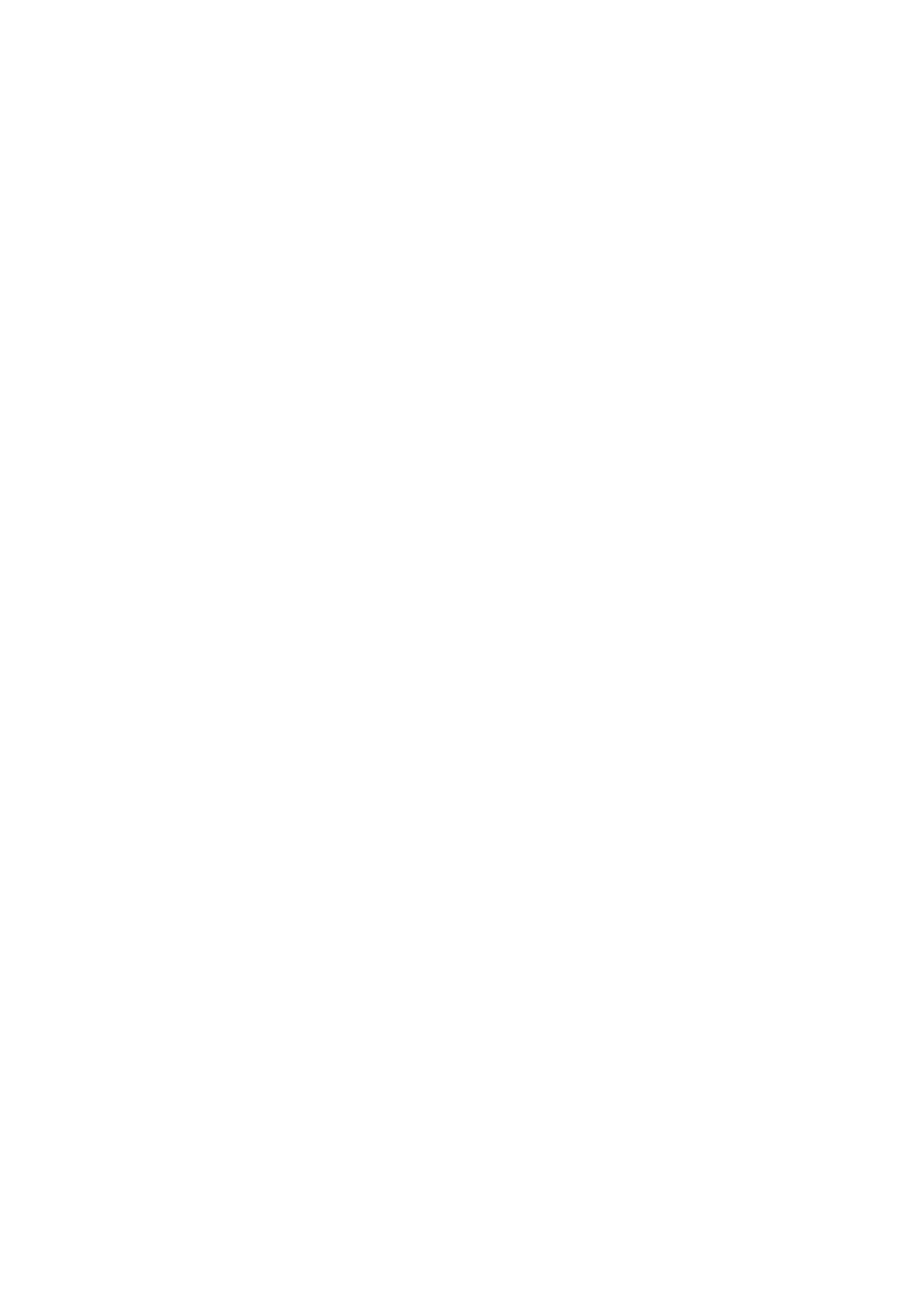

A survey of regulators was conducted in 2010, to identify the obstacles to the implementation of vaccine safety systems. Among the factors identified are lack of standardized AEFI reporting forms, no reliable systems for surveillance, inadequate expertise and training, no exchange and access to safety data as well as low national commitment and enforcement<sup>19</sup>. Since then countries have been supported to address these challenges through the WHO Global Vaccine Safety Blueprint<sup>20</sup>.

All countries are therefore now required to have an NRA, which meets the key functions, including systems for vaccine safety and pharmacovigilance. All the 47 countries have NRAs which are at different levels of performance and are carrying out some of the functions outlined.

# **The National Immunization Programme**

Although vaccines like other medicines are licensed by NRAs, they are administered to populations either routinely or through campaigns by national immunization programmes, the EPI. The immunization programme is therefore also responsible for the collection of AEFIs, collation, and transmission to the NRA and pharmacovigilance centres where they exist. The NIPs of most countries routinely collect AEFI data as part of their activities in immunization. However, not much attention is paid to the AEFI reports unless they are severe. Some countries report AEFIs as part of the WHO/UNICEF Joint Reporting Form, while others do not. The data is rarely analyzed and communicated to other health professionals and the general public. The NIP has a

responsibility to collect AEFI data and to share it with all the stakeholders (Figure 2).

# **National Centres for pharmacovigilance**

These are national pharmacovigilance centres (PVC) which are recognized by WHO and are participating in the WHO Programme for International Drug Monitoring. The centres are either independent, part of or linked to NRAs. These centres regularly receive individual case safety reports (ICSRs) from healthcare professionals and patients and forward them to the central WHO Global ICSR database, which is called VigiBase, that is managed and maintained by the WHO collaborating centre - Uppsala Monitoring Centre Sweden. The events which are reported by the PVCs include AEFIs, even though these are fewer in some cases than that of drug reactions. To ensure that AEFIs are also captured countries must ensure that the have PVCs and that these receive AEFI data from the EPI or NRA for onward transmission to the global database at the UMC.

# **National Integrated Plans**

The primary step is to establish a system for monitoring AEFIs which involves all the stakeholders, ensuring that AEFI's data are collected routinely, analyzed and used in the country. To ensure continued or improved reporting of AEFIs and sharing of data with the PVC, NRA and the WHO Programme for International Drug Monitoring, WHO conducted multi-stakeholder workshops for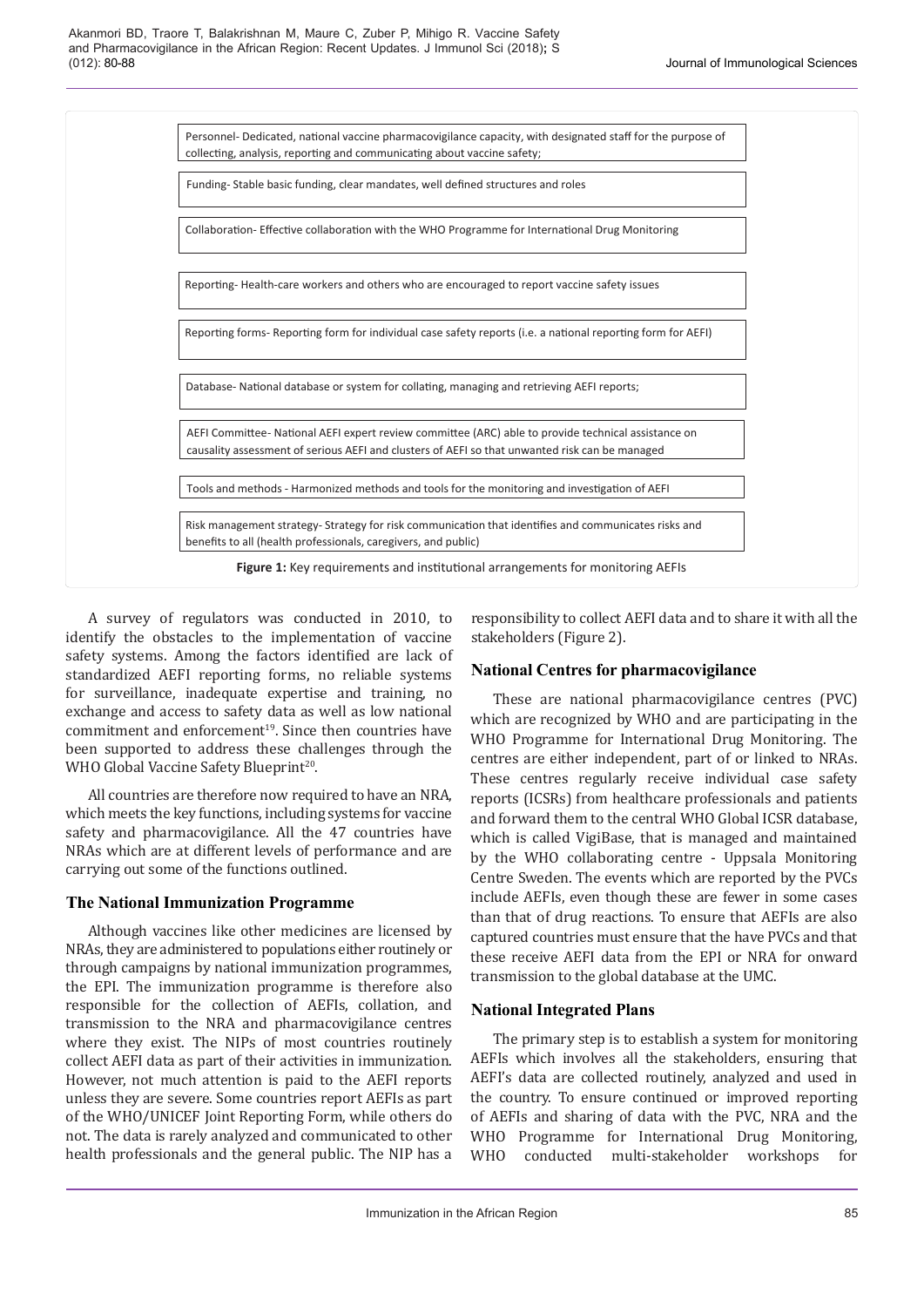Akanmori BD, Traore T, Balakrishnan M, Maure C, Zuber P, Mihigo R. Vaccine Safety and Pharmacovigilance in the African Region: Recent Updates. J Immunol Sci (2018)**;** S (012): 80-88 Journal of Immunological Sciences



the development of national plans. The focus of these planning workshops was on improving reporting from the periphery of the health care system to the national level, use of standardized procedures and to operationalize the institutional development plans (IDPs) of the NRAs. The workshops involved NRA, EPI, PVC disease surveillance focal points in some cases and with the support of WHO Country staff responsible for Essential Medicines and Products and EPI. The national plans which are consistent with National Health Strategic Plans fulfilled clear requirements, which are illustrated in Table 3.

Countries prioritized their activities and developed a timeframe for the activities outlined in the work plan developed.

In a series of four workshops for groups for Frenchspeaking and English-speaking countries held in 2014 and 2015, 28 countries developed plans and are implementing them starting with three main priorities of these plans. Table 4 shows the countries, their priority activities identified and the status of implementation by date 2014-2016. The priorities identified are the initiation of meetings between the NRA, EPI, PVC and other stakeholders to establish and maintain vaccines safety and pharmacovigilance, the establishment of National AEFI Expert committees, identification of training needs and conducting at least one course or workshop for training of trainers, with or without simulations. Simulations are practical exercises in response to a reported adverse event in a health facility

| Aspect     | Charectristic                                                                                                                                                                                                                                                                                                                                                                                                                                      |  |  |  |
|------------|----------------------------------------------------------------------------------------------------------------------------------------------------------------------------------------------------------------------------------------------------------------------------------------------------------------------------------------------------------------------------------------------------------------------------------------------------|--|--|--|
|            | Process of Development Developed with inputs from all stakeholders – NRA, EPI, and PVC                                                                                                                                                                                                                                                                                                                                                             |  |  |  |
| Scope      | Identifies clear roles and responsibilities                                                                                                                                                                                                                                                                                                                                                                                                        |  |  |  |
| Components | Identifies the establishment of independent AEFI Expert Committee or as part of existing pharmacovigilance<br>expert committees<br>Development of national guidelines for AEFI monitoring and response<br>Development of charts, posters and other aids and tools for health workers<br>Training plans for committees of experts and other categories of health workers<br>Three key priories identified and budgeted for immediate implementation |  |  |  |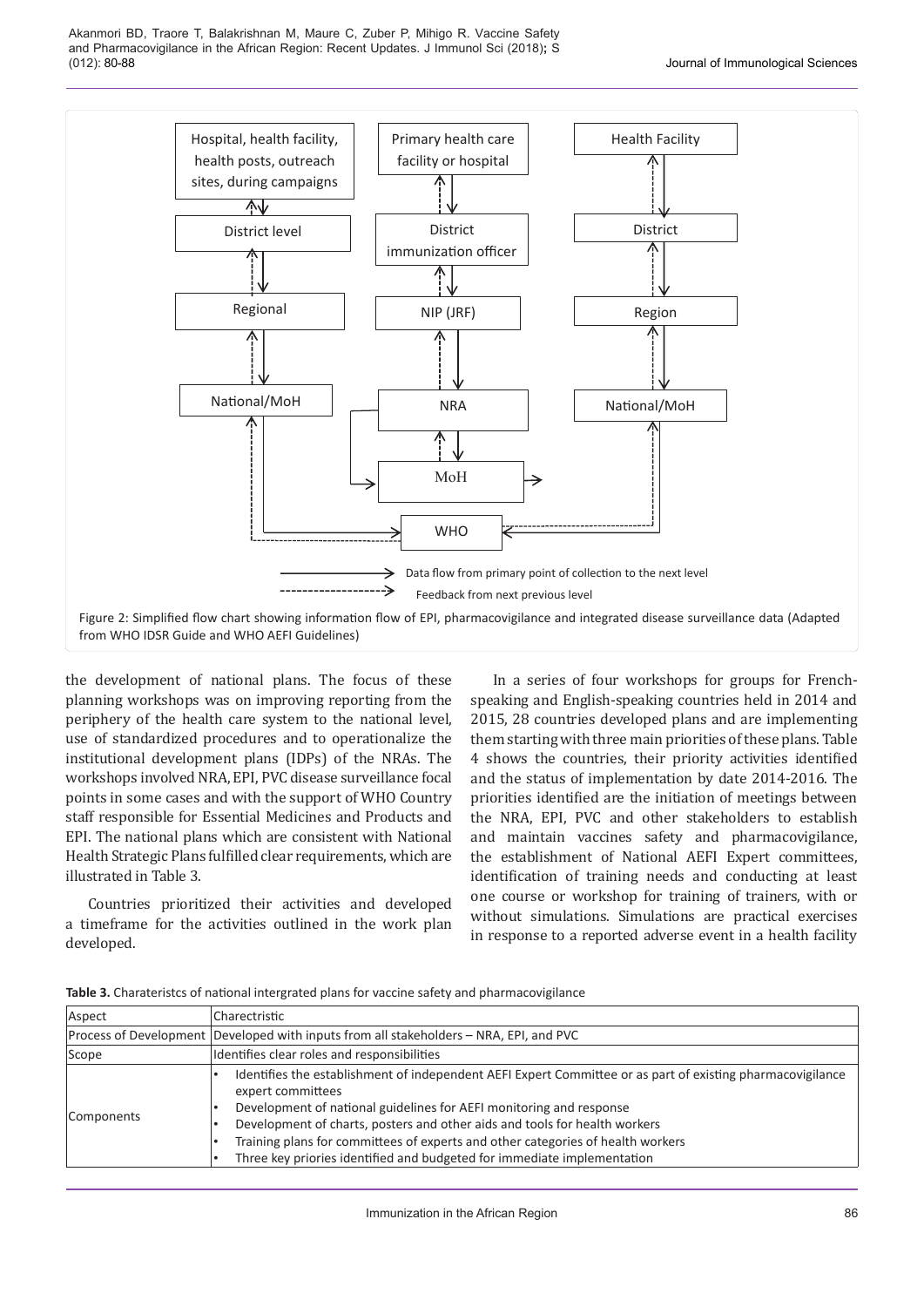| Table 4. Priority activities out of four identified which have been implemented by countries. |  |
|-----------------------------------------------------------------------------------------------|--|
|-----------------------------------------------------------------------------------------------|--|

| Country                      | Meetings between<br>NRA, EPI, and other<br>stakeholders | <b>Constitution of National</b><br>AEFI expert committees | Training of expert<br>committees in causality<br>assessment | Simulations of<br>investigations |
|------------------------------|---------------------------------------------------------|-----------------------------------------------------------|-------------------------------------------------------------|----------------------------------|
| Côte d'Ivoire                |                                                         |                                                           |                                                             |                                  |
| Rwanda                       |                                                         |                                                           |                                                             |                                  |
| Burundi                      | Yes                                                     |                                                           | No                                                          |                                  |
| Niger                        |                                                         |                                                           |                                                             |                                  |
| Mauritania                   |                                                         |                                                           |                                                             |                                  |
| Mali                         |                                                         |                                                           |                                                             |                                  |
| Malawi                       |                                                         |                                                           |                                                             |                                  |
| Cameroun                     | Yes                                                     | No                                                        | <b>No</b>                                                   |                                  |
| Madagascar                   | Yes                                                     | <b>No</b>                                                 | No                                                          |                                  |
| Democratic Republic of Congo | Yes                                                     | No                                                        | No                                                          |                                  |
| Ethiopia                     | Yes                                                     | Yes                                                       | Yes                                                         |                                  |
| Nigeria                      | Yes                                                     | Yes                                                       | No                                                          |                                  |
| Uganda                       | Yes                                                     | Yes                                                       | No                                                          |                                  |
| Kenya                        | Yes                                                     | No                                                        | No                                                          |                                  |
| Mauritania                   | Yes                                                     | No                                                        | No                                                          |                                  |
| Benin                        | Yes                                                     | No                                                        | No                                                          |                                  |
| Togo                         | Yes                                                     | <b>No</b>                                                 | <b>No</b>                                                   |                                  |
| Ghana                        | Yes                                                     | Yes                                                       | <b>No</b>                                                   |                                  |
| Senegal                      | Yes                                                     | Yes                                                       | No                                                          |                                  |
| Burkina Faso                 | Yes                                                     | Yes                                                       | Yes                                                         |                                  |
| S Sudan                      | Yes                                                     | No                                                        | No                                                          |                                  |
| Namibia                      | Yes                                                     | Yes                                                       | No                                                          |                                  |
| Lesotho                      | Yes                                                     | No                                                        | Training                                                    |                                  |
| Eritrea                      | Yes                                                     | Yes                                                       | No                                                          |                                  |
| The Gambia                   | Yes                                                     | Yes                                                       | No                                                          |                                  |
| S Leone                      | Yes                                                     | <b>No</b>                                                 | <b>No</b>                                                   |                                  |
| Liberia                      | Yes                                                     | No                                                        | No                                                          |                                  |
| Guinea                       | Yes                                                     | Yes                                                       | Yes                                                         |                                  |
| Tanzania                     | Yes                                                     | Yes                                                       | Yes                                                         | Yes                              |
| Zambia                       | Yes                                                     | Yes                                                       | Yes                                                         |                                  |
| Zimbabwe                     | Yes                                                     | Yes                                                       | Yes                                                         | Yes                              |
| Total                        | 25                                                      | 24                                                        | 25                                                          | $\overline{2}$                   |

with health workers responding based on the training they have received. This exercise has been conducted in Tanzania and found to be very useful in building capacity. The status of implementation, as at December 2015 varies from 5 countries (18%) which have fulfilled all the priorities, to 15 (89%) which fulfilled two and to 17 (64%) which have carried out just one task. In teleconferences, countries highlighted the lack of technical capacity to conduct the training of experts, administrative requirements for initiation of intersectoral collaboration, competing activities as main reasons for delays in implementation.

# **Priority activities implemented so far**

Since 2010, the African region has experienced a significant increase in availability of additional vaccines for national immunization programmes, than any other period since the establishment of the Expanded Programme on Immunization (EPI) in 1974<sup>15</sup>. The countries have already begun meetings involving all the stakeholders in vaccine safety and pharmacovigilance, namely the NRA, EPI, PC, WHO, UNICEF and other stakeholders. Information is now shared and planning, and implementation involves all parties. Some countries have established or reactivated their AEFI expert committees, which meet to review AEFI data. AEFI committees in Tanzania, Zimbabwe, Zambia, and Ethiopia, have undergone training in vaccine safety and pharmacovigilance, including simulation of a response to a severe adverse event in Tanzania. In these countries, the core of AEFI expert committee members who were trained will serve as trainers for subsequent in-country training at regional and district levels.

# **Future perspectives**

The future of vaccine safety and pharmacovigilance in